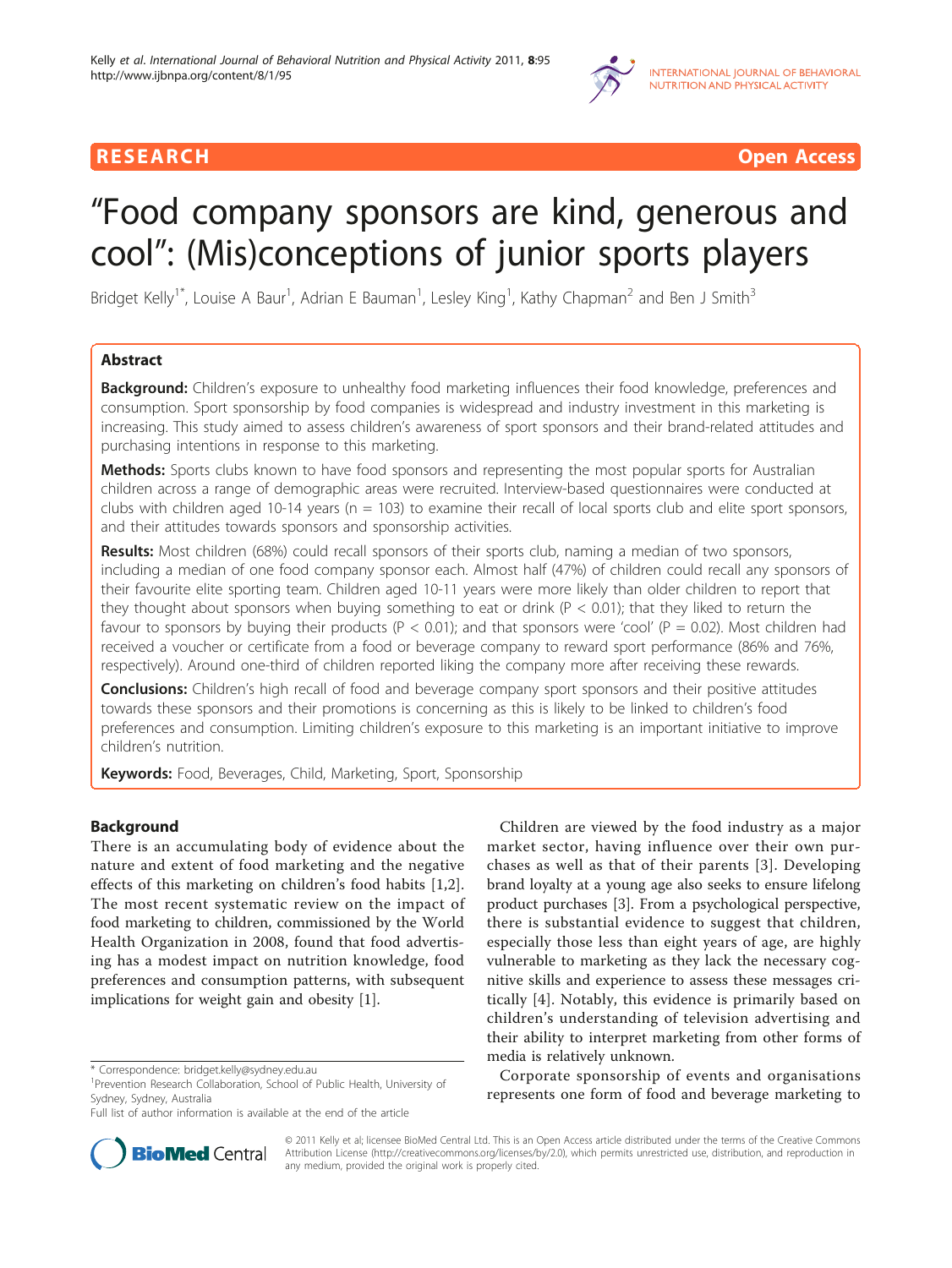which children are exposed [\[5\]](#page-6-0). Sponsorship is one of the fastest growing forms of marketing; with industry expenditure on all sponsorship promotions increasing by 22% since 2007 to a global value of US\$46.3 billion [[6](#page-6-0)]. This growth in sponsorship expenditure exceeds that of other advertising and sales promotions [\[6\]](#page-6-0).

As well, research quantifying the extent of sport sponsorship has identified that corporate sponsorship is widespread across all levels of sport and is predominantly for unhealthy products [[7](#page-6-0)]. An analysis of 107 websites for elite and club level organisations in New Zealand identified 640 sponsors, with those promoting gambling, alcohol and food and beverages high in fat, sugar and/or salt being twice as prevalent as companies marketing products or services that were considered to promote good health [\[7](#page-6-0)].

Further, in a telephone survey of 108 community sports club officials in Australia by the authors, the majority of clubs (65%) reported receiving sponsorship funding [[8](#page-6-0)]. Importantly of the 59 food and beverage company sponsors identified, the majority were considered to be less health promoting, based on criteria developed from a Delphi survey of experts in physical activity, nutrition, health promotion and sport delivery [[8](#page-6-0)]. These criteria focused on the nutritional quality of the majority of products sold by the company and the exclusion of companies that sold alcohol. Further, this study found that the provision of vouchers and branded certificates to players was a frequently used promotional technique by food and beverage company sponsors [\[8\]](#page-6-0).

Despite the high prevalence of food and beverage company sponsorship of children's and elite sports, there have been no published studies measuring the effect of this sponsorship on children and adolescents [\[9](#page-6-0)]. This study aimed to assess children's awareness and perceptions of sports club sponsors, and to gauge children's attitudes and behavioural intentions in response to this marketing. We hypothesised that children would have a high recall of sponsors of both their own sports clubs and of their favourite elite sporting teams, and that younger children would be more influenced by this sponsorship, in terms of the products they preferred, purchased and consumed.

# Methods

### Sampling

Sports clubs providing popular junior sports from three geographic areas, and known to have any food or beverage company sponsors, based on a previous survey by the authors [[8\]](#page-6-0), comprised the sample for this study. These sports clubs had been randomly sampled from a list of all eligible clubs in selected Local Government Areas within three large geographical areas in Australia: Sydney and Illawarra Statistical Divisions and the Canberra/Queanbeyan Statistical District. Details of this original sampling have been provided elsewhere [[8\]](#page-6-0). Sports clubs represented some of the most popular organised sports for children aged 5 to 14 years in Australia, including outdoor soccer, netball, rugby league, outdoor cricket, basketball and athletics/track and field, according to Australian Bureau of Statistics data [[10](#page-6-0)]. Children aged 10 to 14, who were members of the selected sports clubs and who had a consent form signed by themselves and/or a parent/guardian were approached to participate.

#### Measures

A purpose-designed questionnaire was developed, based on previous surveys measuring children's awareness and recall of tobacco and alcohol company sport sponsorship [\[11-15](#page-6-0)], and attitudes towards sponsorship [[16,17](#page-6-0)]. The questionnaire was initially piloted with a convenience sample of children (n = 5).

The questionnaire examined: i) the demographic characteristics of children (gender, age and suburb of residence); ii) unaided recall of and attitudes towards local sports club and elite sport sponsors; and iii) the value they place on sponsorship activities, including vouchers and branded certificates. Children were also asked to respond to a series of statements to determine their perceptions of sponsors; the perceived motivations of companies in sponsoring sport; and their beliefs about the effect of sponsorship on their purchasing and consumption behaviours. A Likert scale was used to indicate agreement with these statements: from 1 ('strongly agree') to 4 ('strongly disagree'). Recalled sponsors were cross-checked for accuracy with those sponsors reported by sports club officials and as listed on sporting organisations' websites.

The socio-economic status of children was determined according to the Australian Bureau of Statistics Socio-Economic Indexes for Areas (SEIFA) Index of Advantage\Disadvantage, using postcode of residence as a proxy measure [[18\]](#page-6-0). SEIFA scores were stratified as high (> 1,100), medium (1,000-1,100) and low (< 1,000) socioeconomic areas.

#### Procedures

Sports clubs were initially contacted by telephone and provided with written information to assess their interest in, and eligibility to participate in the survey. Clubs were then visited by a team of one to four interviewers between May and November 2010. Research officers were provided with a half-day training session, conducted by the lead investigator (BK), and all attended the first sports club visit together.

At each club approximately five children who were regular players were surveyed using convenience sampling, after they had returned a signed consent form. Ethics approval for this survey was granted by The University of Sydney Human Ethics Committee.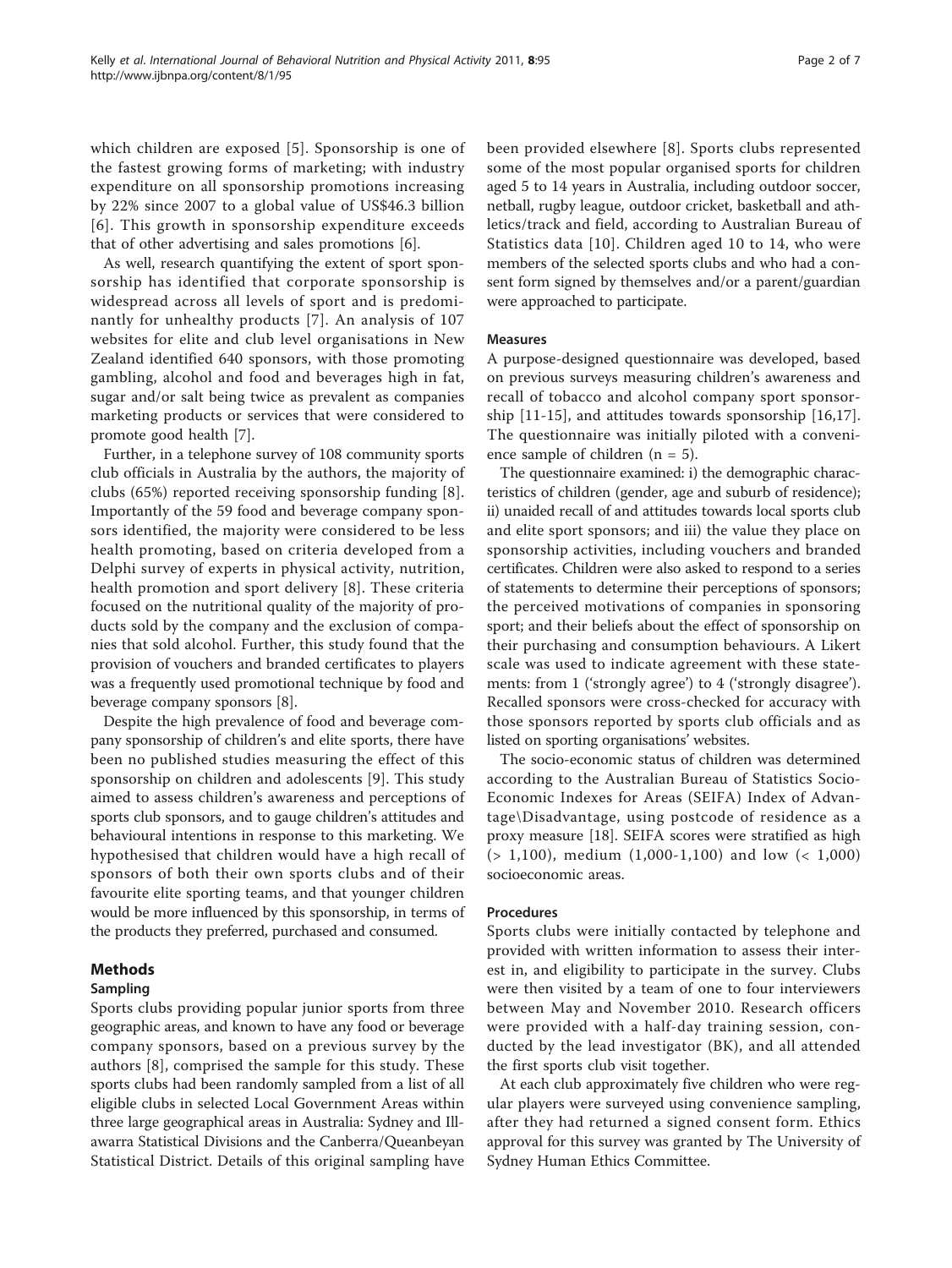#### Analyses

Data were entered into SPSS for Windows version 17.0 (SPSS Inc., Chicago IL.). Descriptive analyses including frequencies and cross-tabulations were used to describe recall of sponsors. Pearson's chi-square test was used to determine the significance of differences in responses to these variables by demographic group. The Mann-Whitney U test was used to assess differences in children's preferences and consumption of sponsoring companies' products, by age group and gender. Results were considered significant at the  $\alpha$  = 0.05 level. Responses to open-ended questions were analysed thematically.

### Results

#### Sample characteristics

The response rate for sports clubs was 95% (20/21), with only one soccer club declining participation. The overall sample was 103 children, with a mean age of 12 years  $(SD = 1.3)$ . Most children (69%) played more than one organised sport, with children playing a median of two sports each (Interquartile range  $(IQR) = 1$  to 3) (Table 1).

#### Awareness and recall of local sports club sponsors

Overall, 74% of children reported that they were aware of the companies and businesses that sponsored their sports club. A similar proportion of boys and girls reported that they were aware of club sponsors: 75% of boys vs. 69% of girls. Those children who were 10 years old were slightly less likely to be aware of club sponsors (67% vs. 75% for 11 to 14 year olds), although this difference was not significant ( $\chi^2$ <sub>1</sub> = 0.7, P = 0.4).

### Table 1 Characteristics of children

|                                | Children<br>N(%) |
|--------------------------------|------------------|
| Sport type attended            |                  |
| Athletics                      | 21(20)           |
| Basketball                     | 5(5)             |
| Cricket                        | 14(14)           |
| Netball                        | 16(16)           |
| Rugby league                   | 27 (26)          |
| Soccer                         | 20 (19)          |
| Socioeconomic status of region |                  |
| Low (SEIFA $<$ 1,000)          | 34 (33)          |
| Medium (SEIFA 1,000-1,100)     | 50 (49)          |
| High (SEIFA $<$ 1,100)         | 19 (18)          |
| Sex                            |                  |
| Female                         | 42 (41)          |
| Male                           | 61 (59)          |
| Age group                      |                  |
| $10 - 11$                      | 45 (44)          |
| $12 - 14$                      | 58 (56)          |

In total, children recalled 119 current sports club sponsors, 22 regional sporting association sponsors and three past club sponsors. Of all correct current and past sport sponsors recalled, 51% were food and beverage companies, 39% were for non-food companies and 10% were alcohol-related businesses, including bars and clubs.

For those children who could correctly recall any sponsors, each child could recall a median of two sponsors  $(IQR = 1$  to 3), including a median of one food sponsor ( $IQR = 0$  to 2). These children could name 18% ( $IQR = 10$ to 29) of all sponsors, and 33% ( $IQR = 10$  to 29) of all food and beverage sponsors of their club. The majority of children who had reported that they could remember sponsors of their sports club were able to correctly name at least one sponsor (92%), and 68% could correctly name at least one food and beverage company sponsor.

#### Awareness and recall of elite sport sponsors

Almost all children  $(n = 99)$  reported having a favourite elite professional-level sporting team. For these children, 59% reported that they were aware of the companies and businesses that sponsored this team. A total of 67 current team sponsors and two sponsors of sport development programs were recalled. Of the correct sponsors recalled, 84% were for non-food companies, 14% were food and beverage companies and 2% were alcohol-related businesses, including one alcohol manufacturer. As well, four companies for which the sports team had appeared in a television advertisement were mentioned.

A significantly greater proportion of boys reported that they were aware of the sponsors of their favourite sports team than girls, with 72% of boys reporting that they were aware compared to 40% of girls  $(\chi^2)$  = 10.3, P < 0.001). There was no difference in awareness of sponsors between children of different ages.

For those children who correctly recalled any sponsors of their favourite elite sporting team (47% of all children), a median of one sponsor was recalled  $(IQR = 1$ to 2), while most children (91%) did not recall any food and beverage sponsors. Most children (80%) who had said that they were aware of the team's sponsors could correctly name at least one sponsor, and 15% of these children named one or more food and beverage company sponsors.

#### Perceptions of sport sponsors

Considering all local sports club sponsors named by children, including those that were correct and incorrect  $(n =$ 190 sponsors), the majority of children reported that they liked these companies 'a little' or 'a lot' (70%). A significantly greater proportion of children reported that they liked alcohol-related sponsors a lot compared to non-food or food and beverage companies (59% vs. 35% and 36%,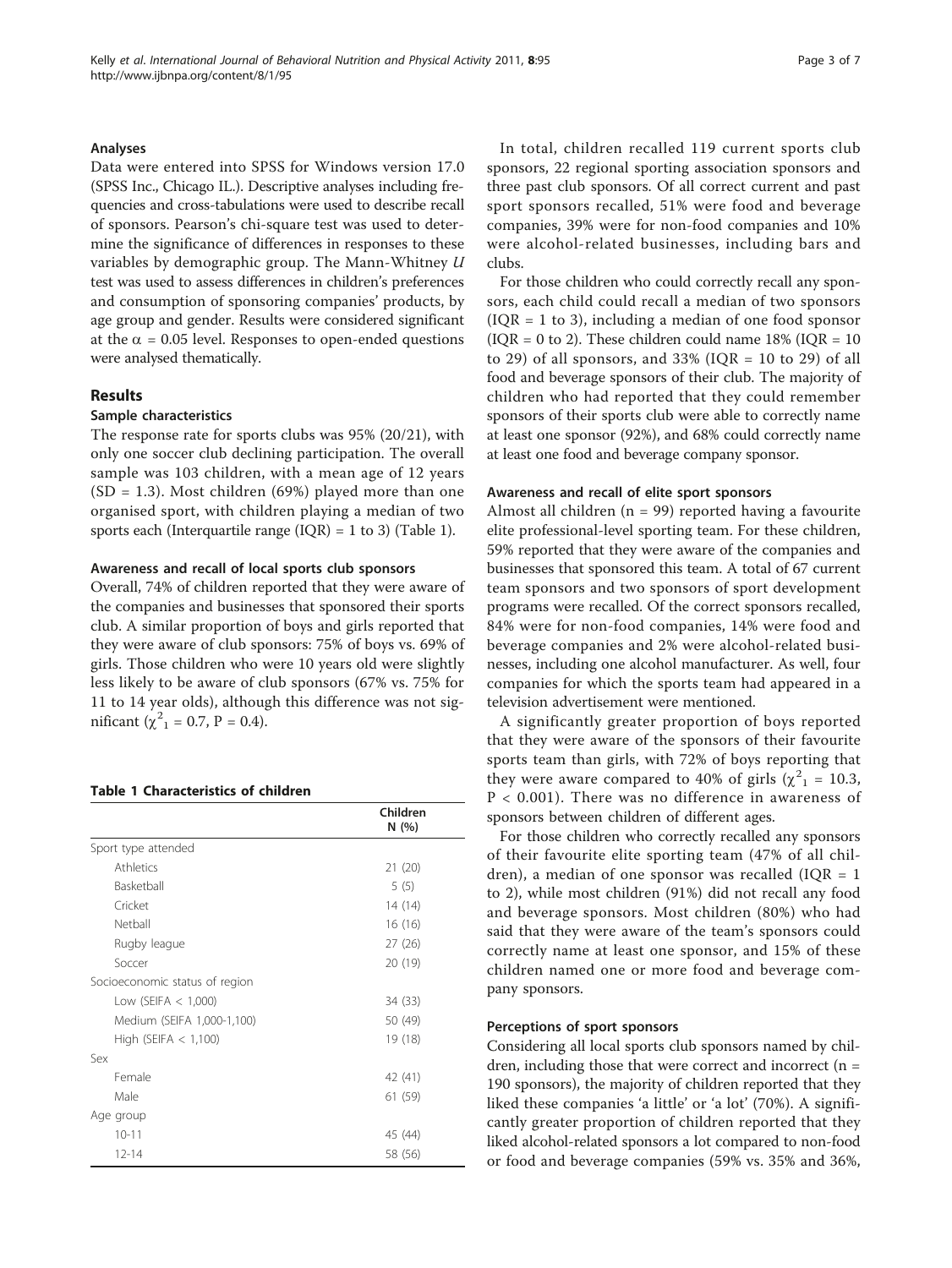sponsoring companies included enjoying the products sold by the companies  $(n = 42)$ , and appreciating the companies' support of the club ( $n = 26$ ), including through the provision of funding and equipment. Two children also liked these companies as they sponsored the premier league players for their sport.

Similarly, for both correctly and incorrectly recalled sponsors of elite sporting teams ( $n = 95$ ), the majority of children liked these companies 'a little' or 'a lot' (70%). Reasons given for liking these companies included liking their products or services ( $n = 34$ ), as well as the financial support of their team  $(n = 15)$ .

# Perceptions of promotional activities i. Vouchers

The majority of children (86%) had previously received a voucher from a food or beverage company to reward good sport performance. Of these children, 86% reported that they liked receiving the voucher either 'a lot' or 'a little'. There was no difference between children of different ages in their perceptions of these vouchers.

For those children who had received vouchers, 30% reported that they had liked the company more after they received this reward. A slightly greater proportion of younger children (aged 10 to 11) reported liking the company more after they received the voucher compared to older children (34% vs. 28% of 12 to 14 year olds;  $\chi^2_{1} = 0.5$ , P = 0.5).

# ii. Certificates

Three-quarters of children (76%) had previously received a sporting certificate displaying a food or beverage company logo. The majority of these children also liked receiving these certificates (86%), while 38% liked the company more afterwards. A greater proportion of younger children reported that they liked the certificates a lot compared to older children (53% vs. 41%;  $\chi^2{}_{2}$  = 1.6,  $P = 0.4$ ). Younger children also reported liking the company that provided this voucher more often than older children (41% vs. 36%), although this finding was not statistically significant ( $\chi^2$ <sub>2</sub> = 1.6, P = 0.4).

# Food preferences and purchase intentions resulting from sport sponsorship

On a Likert scale ranging from 1 ('strongly agree') to 4 ('strongly disagree'), a median of 2 ('agree'), was reported for the statements:

- "I think food and drink companies that sponsor sport are cool";

- "I think that food and drink companies sponsor sport to help out sports clubs";

- "I like to return the favour to food and drink companies that sponsor my favourite sports by buying their products"; and

- "I think other children buy products because they sponsor their favourite sports".

Children also agreed that "food and drink companies only sponsored sport as a way of advertising" (median = 2).

Overall 85% of children thought that food and beverage companies sponsored sport to help out sports clubs ('strongly agree' or 'agree'), 69% thought that food and beverage sponsors of were 'cool', 66% thought that other children bought food and drink products because these companies sponsored their sport and 59% liked to return the favour to these sponsors by buying their products. Almost three-quarters of children (72%) thought that companies only sponsored sport to advertise their products.

Younger children aged 10 to 11 years were significantly more likely to agree that they "thought about sponsors when buying something to eat or drink" compared to older children aged 12 to 14 years (median (Mann-Whitney  $U = 1627.0$ ,  $n_1 = 44$ ,  $n_2 = 58$ , P < 0.01) (Figure 1). As well, younger children were more likely to agree that 'they liked to return the favour to sponsors by buying their products' (Mann-Whitney  $U = 1639.5$ ,  $n_1 = 45$ ,  $n_2 = 57$ , P < 0.01) (Figure [2\)](#page-4-0); and thought that 'sponsors were cool' (median (Mann-Whitney  $U =$ 1596.0,  $n_1 = 45$ ,  $n_2 = 57$ , P = 0.02) (Figure [3](#page-4-0)). There were no differences in responses by gender.

# **Discussion**

Findings from this survey indicate that children aged 10 to 14 years have a high awareness of corporate sponsors of their own sports clubs. More than two-thirds of children were able to recall at least one current or past sponsor of their sports club, and half were able to

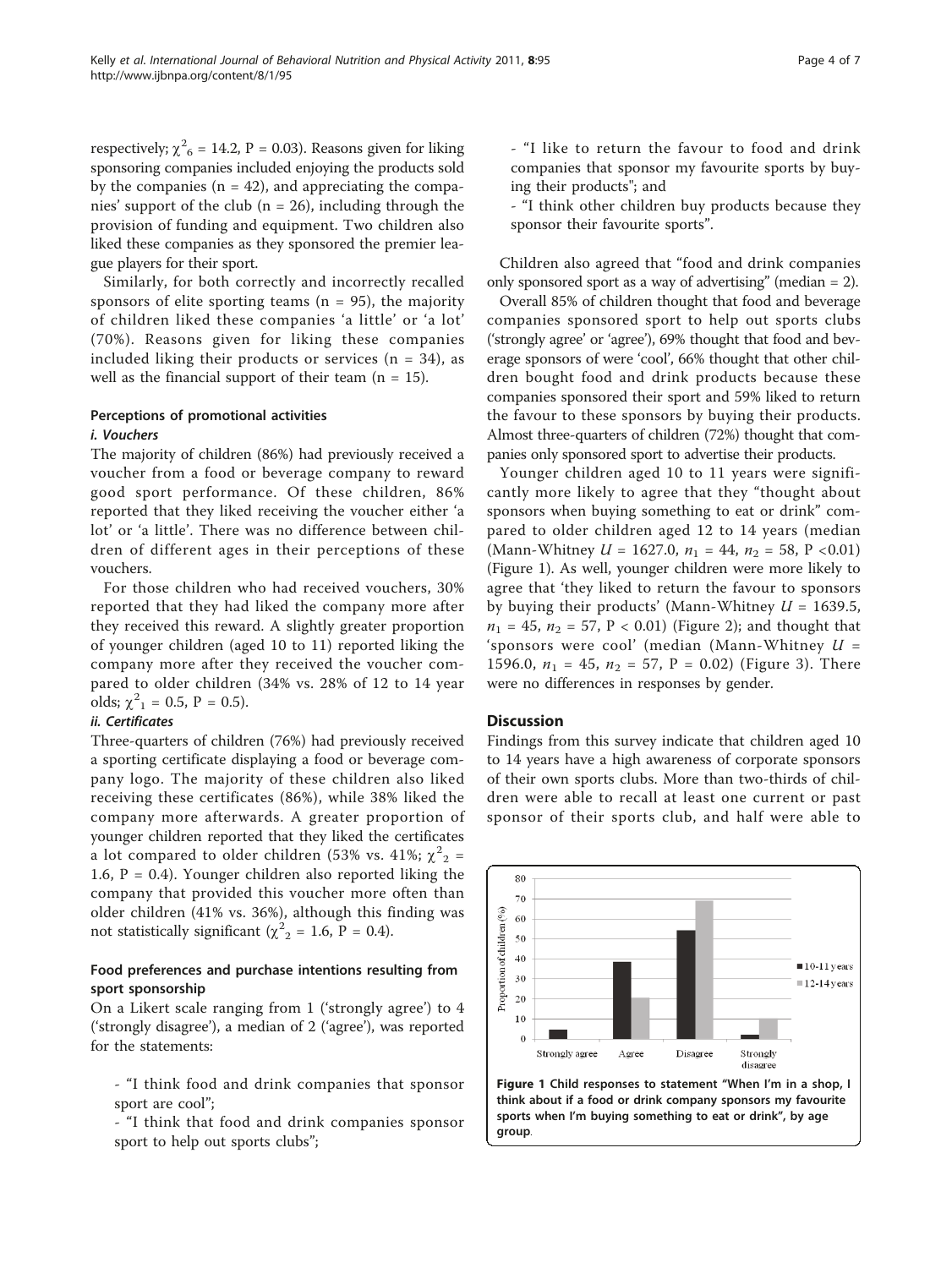<span id="page-4-0"></span>

correctly name at least one current or past food and beverage company sponsor. Children were able to recall a greater proportion of all available food and beverage sponsors of sports clubs compared to non-food sponsors, suggesting that these food sponsors may have a greater resonance with children.

From our previous telephone survey with sports club officials relating to their sponsorship arrangements [[8](#page-6-0)], sports clubs were more likely to sell or use food and beverage company sponsors' products at the club, offer sporting awards using these companies' logos and give vouchers for food and beverage company sponsors, compared to non-food companies [[8\]](#page-6-0). Conceivably, these promotional opportunities are likely to be noticed and enjoyed by children. Indeed in the current survey, the majority of children had previously received vouchers and certificates from food and beverage companies and reported that they liked these rewards. Importantly, around one-third of children reported liking the food or beverage company more after receiving these rewards.

Fewer children were able to recall elite sport sponsors, with only around half of all children able to correctly name at least one sponsor of their favourite sporting team. For those children that were able to name an elite



sport sponsor, the median number of sponsoring companies that were recalled was less than for children's own sports clubs. This is in contrast to findings from a survey of parents by the authors on the perceived effects of elite and local sport sponsorship on children [[19\]](#page-6-0). In this survey, 86% of parents ( $n = 200$ ) thought that elite sport sponsorship influenced the products that children liked, requested and purchased while less than half thought that sponsors of children's sports clubs influenced children. However, it is possible that children's heightened awareness of community sports club sponsors was due to their proximity to this setting at the time of the survey.

Children's awareness of sport sponsors, as indicated by their ability to recall sponsoring companies, is an indicator of their brand perceptions and potentially their consumption behaviours. Previous research relating to tobacco and alcohol sport sponsorship has indicated that children's awareness of brands is influenced by sponsorship, and that this awareness positively influences their perceptions and consumption of tobacco and alcohol products [[20](#page-6-0),[21](#page-6-0)]. Research from the United Kingdom asked boys aged 12 and 13 years about their preferred sport, recall of cigarette brands and smoking behaviours in 1994 ( $n = 1,461$ ) and again in 1995 (1,268) [[20](#page-6-0)]. Boys who named car racing as their favourite sport were more likely than other boys to recall Marlboro (OR 1.91) and Camel (OR 1.92) cigarette brands, which were common sponsors for car racing. Those boys who named car racing as their favourite sport in 1994 were also significantly more likely to report that they smoked the following year (OR 1.96) [\[20\]](#page-6-0).

Further, research from the United States has found that brand recognition and recall is a predictor of alcohol use. In one longitudinal study of 1,080 children, those with positive attitudes towards alcohol marketing and promotions had a 77% increased odds of drinking initiation compared to those who gave less positive assessments [\[21\]](#page-6-0). As well, higher brand recall was associated with a 10% higher drinking uptake at follow-up [\[21\]](#page-6-0).

In the current survey, the majority of children reported that they liked both sports club and elite sport sponsors. In many cases, the reasons given for liking these companies were that they provided support to their club or favourite sports team. When asked about their responses to food and beverage company sport sponsorship, children mostly approved of these sponsors and thought that they were 'cool', as well as indicating that they bought sponsors' products to return the favour for supporting their sport. This was particularly the case for younger children. As well, while children recoginsed that sponsorship was an advertising activity for companies, they also mostly thought that companies were motivated by philanthropic intentions and wanted to assist sports clubs. Given the age range of children in this sample, these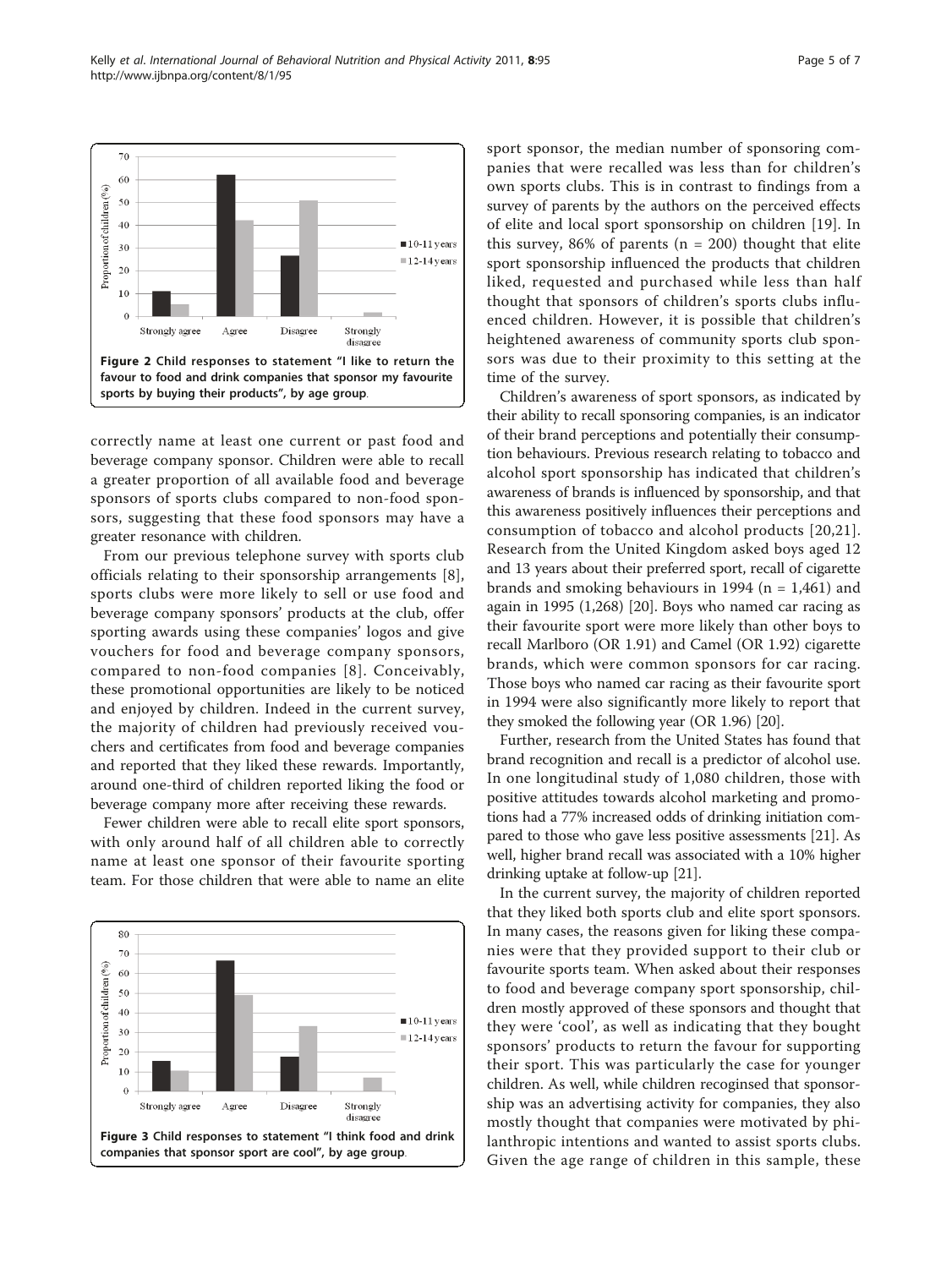<span id="page-5-0"></span>findings suggest that children's ability to interpret the commercial intent of sponsorship may occur at later ages compared to television advertising or may be hindered by other imputed motivations of sponsors.

Earlier research has found younger children to be more vulnerable to the effects of sponsorship [[22](#page-6-0),[23\]](#page-6-0). Findings from qualitative research with children aged six to 16 years, in which children were presented with magazine advertisements showing tobacco company sponsorship of the Formula One Grand Prix, indicate that those under 10 years of age were less aware that the intention of the sponsorship was to promote cigarettes [\[22](#page-6-0)]. Similarly, in research from New Zealand that surveyed boys aged nine to 14 years ( $n = 302$ ), those aged 13 and 14 were more likely to be aware that alcohol sponsorship of sporting events promoted alcohol, while younger children regarded this sponsorship as a charitable association [[23\]](#page-6-0). However, in the current study there was no observed difference in younger or older children's perceptions of companies' motivations in sponsoring sport. As well, there were no significant differences in younger versus older children's perceptions of vouchers and certificates.

A major strength of this study was that interviews were conducted in the context of sport settings, thereby reaching those children who are actively engaged in community sports and most affected by sport sponsorship. While respondents were discouraged from looking around the club and at their uniforms during the survey, some children may have been able to visualise sponsors' logos at the club when asked to recall these. However, based on interviewer reports, this was not an issue in the majority of cases. Where it was evident that children had recalled a sponsor after viewing signage or a logo on their uniform, these sponsors were not recorded for that child.

A further limitation of this study was that questions relating to the effect of sponsorship on children's purchasing and consumption behaviours were based only on selfreport. Objective evidence of the effect of sponsorship on actual product purchases is more equivocal and difficult to capture [[24](#page-6-0)]. As well, the evaluation of sponsorship effects on product purchases is difficult to isolate from other marketing practices [[12](#page-6-0)]. Nevertheless, such research is possible and future studies should seek to assess the effects of sponsorship on children's purchases using more empirical techniques, such as testing children's responses to sponsoring companies' products compared to those from non-sponsors. Research should also include children from a broader range of ages. As this study was based on children sampled from a small number of sports clubs and children were non-randomly sampled, there is also a need for further research to assess if the findings are consistent across a larger, more representative sample of children.

Finally, while the direct effects of sponsorship on children's product recall and product related attitudes and behavioural intentions is important, also of concern is the extent to which sponsorship by unhealthy companies creates an atmosphere of positive sentiments towards such products [[23](#page-6-0)]. Research which captures how sponsorship can serve to enhance brand image and develop positive brand associations is also required [\[25\]](#page-6-0).

Children's high level of recall of food and beverage company sport sponsors, and the positive attributes that children ascribe to these sponsors is concerning as this is likely to be linked to children's food preferences and consumption. This finding is particularly notable as many of these sponsors promote unhealthy products. Further, sponsorship activities, including vouchers and branded certificates, are attractive to children and can favourably influence children's brand perceptions. Limiting children's exposure to this marketing, either by restricting the types of companies that can sponsor sport or the types of promotional activities that can be used, would be an important obesity-prevention initiative to improve children's nutrition. Any policy intervention to limit this type of food marketing must also consider the viability of sporting clubs, such as through the provision of alternative funding mechanisms. Such an approach was successfully used in Australia with the advent of tobacco sponsorship restrictions [[26](#page-6-0)], and could conceivably be applied here to limit children's exposure to unhealthy food and beverage company sport sponsorship.

#### Acknowledgements and funding

We wish to thank the participating sports clubs, parents and children for their very enthusiastic and generous contribution to this research. Thank you also to Shay Saleh, Alicia Ryan and Holly Farthing for their work in conducting interviews.

This work was supported by Cancer Council NSW and the Australian Research Council (ARC Linkage Project: LP0989387).

#### Author details

<sup>1</sup> Prevention Research Collaboration, School of Public Health, University of Sydney, Sydney, Australia. <sup>2</sup> Cancer Council NSW, Sydney, Australia.<br><sup>3</sup> Department of Hoalth Social Science, Monach University, Victoria. <sup>3</sup>Department of Health Social Science, Monash University, Victoria, Australia.

#### Authors' contributions

BK managed the data collection and analysis and drafted the manuscript. LAB, AEB, LK, KC and BJS provided strategic guidance for the study and the acquisition of funding. All authors were involved in the conception of the study, development of the surveys, and read and approved the final manuscript.

#### Competing interests

The authors declare that they have no competing interests.

Received: 28 March 2011 Accepted: 5 September 2011 Published: 5 September 2011

#### References

1. Cairns G, Angus K, Hastings G: The extent nature and effects of food promotion to children: a review of the evidence to December 2008.